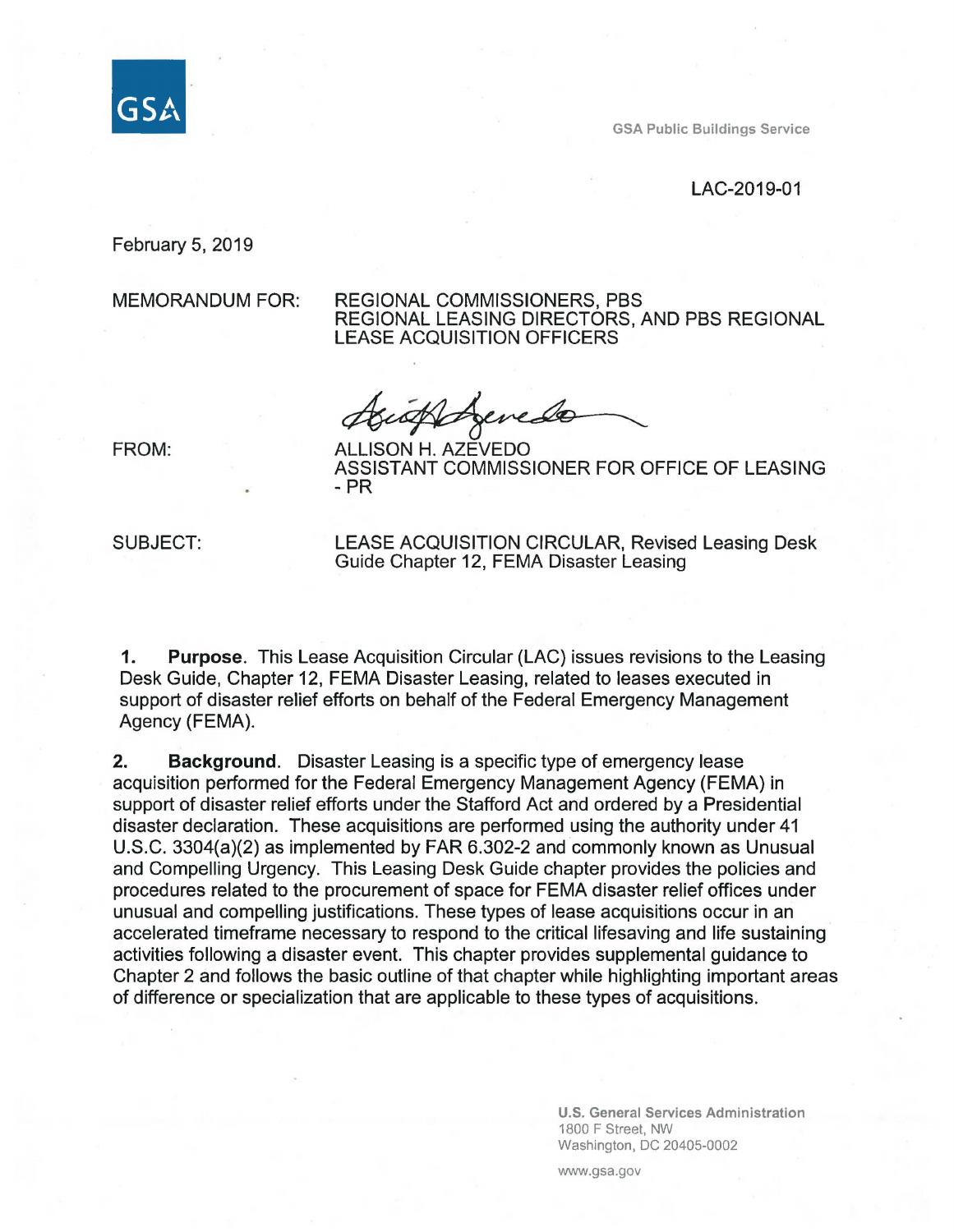**3. Effective Date.** This LAC is effective as of the date of issuance unless modified, canceled, or reissued.

**4. Cancellation.** LOG Chapter 12, Disaster Leasing, dated September 30, 2010.

**5. Applicability.** This LAC and its attachments apply to all General Services Administration (GSA) real property leasing activities.

**6. Instructions and Procedures.** All LCOs shall use the revised process issued through this LAC and outlined in this LOG chapter.

Attachment 1, Summary and Filing Instructions

Attachment 2, Leasing Desk Guide Chapter 12: FEMA Disaster Leasing.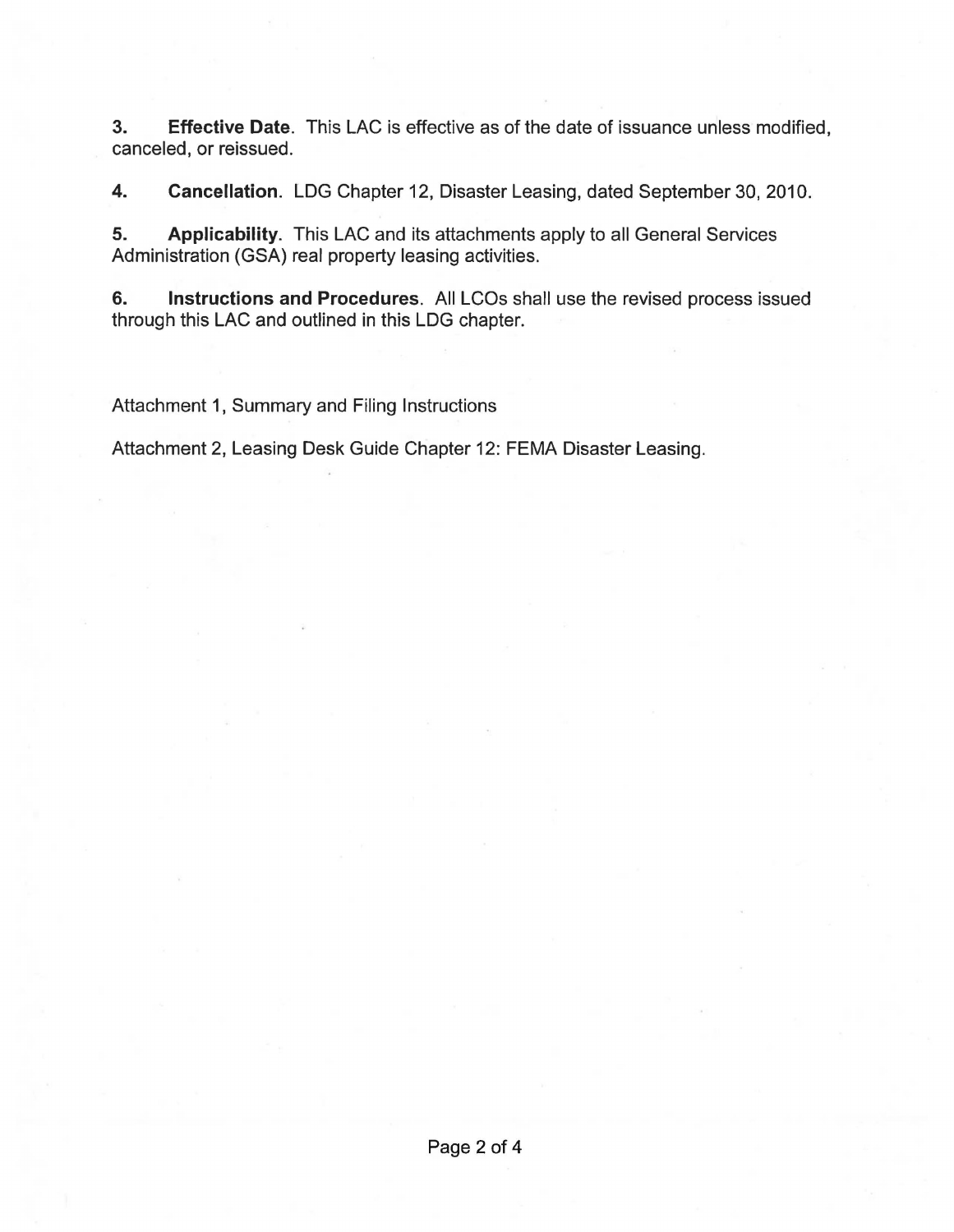#### **Attachment 1**

## **LAC 2019-01 Summary and Filing Instructions**

Lease Acquisition Circular (LAC) 2019-01 issues the policy listed below:

# **Leasing Desk Guide Chapter 12, FEMA Disaster Leasing**

This chapter issues a revised Leasing Desk Guide Chapter 12 outlining policy and practices for the procurement of leases executed in support of disaster relief efforts on behalf of FEMA.

### **LDG Filing Instructions**

| Part                         | <b>Remove Pages</b> | <b>Insert Pages</b>  |
|------------------------------|---------------------|----------------------|
| Chapter 12, Disaster Leasing | $12 - i - 12 - 17$  | $12 - i - 12 - 50^*$ |

\*Chapter 12, FEMA Disaster Leasing